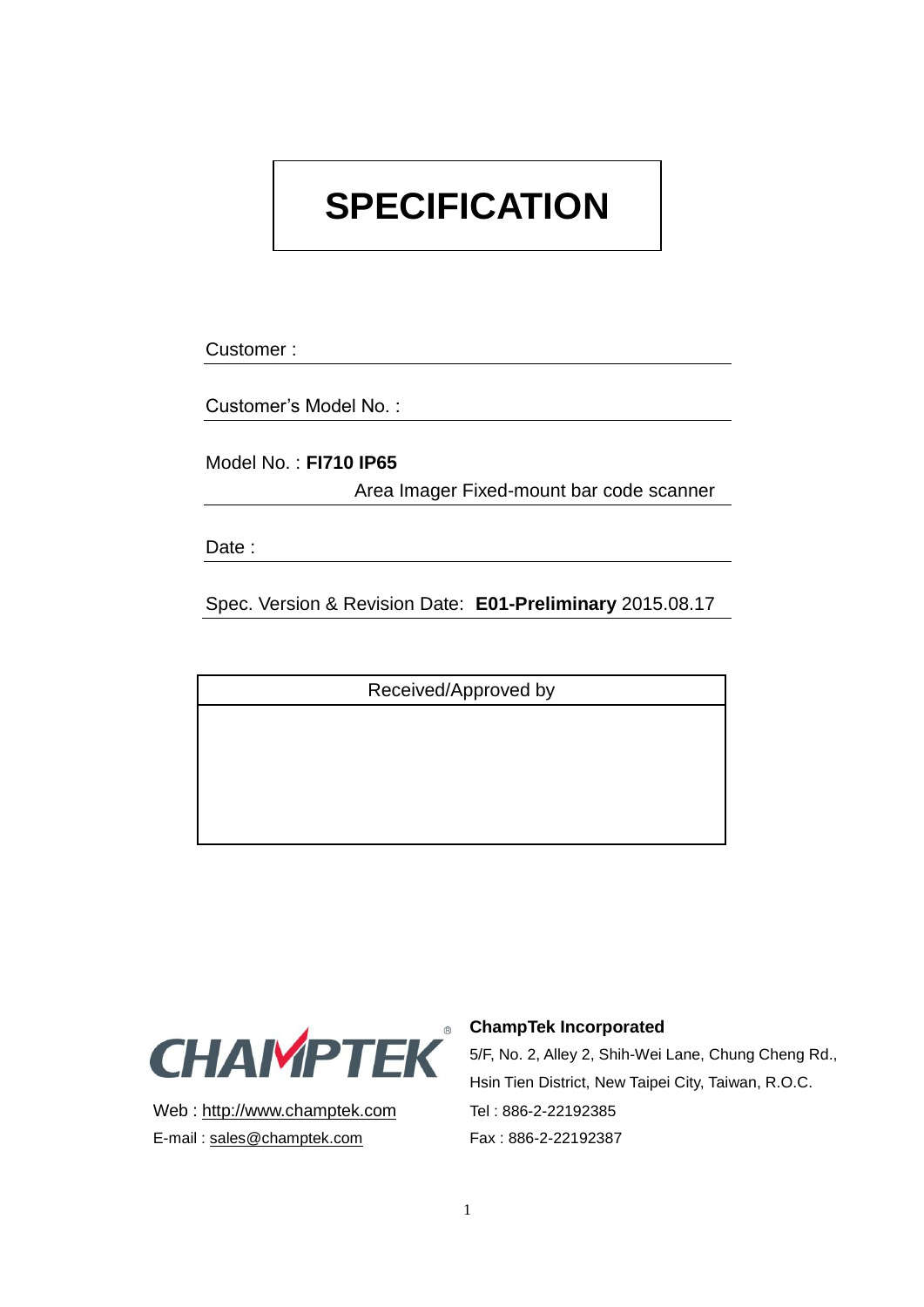# **Revision History**

| Version          | Date       | Context             |
|------------------|------------|---------------------|
| E <sub>00</sub>  | 2015.04.08 | Preliminary release |
| E <sub>0</sub> 1 | 2015.08.17 | IP54 update to IP65 |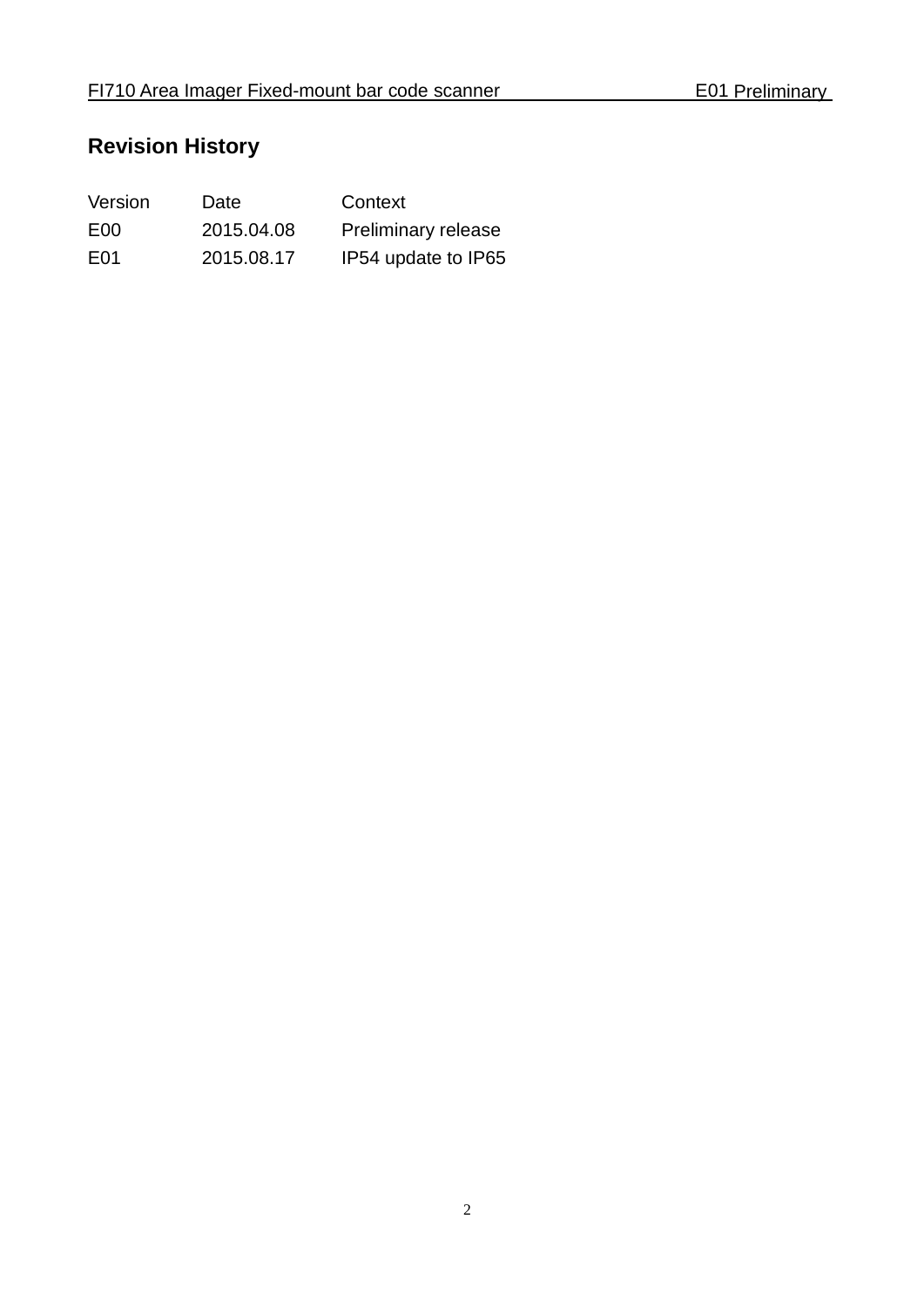# **TABLE OF CONTENTS**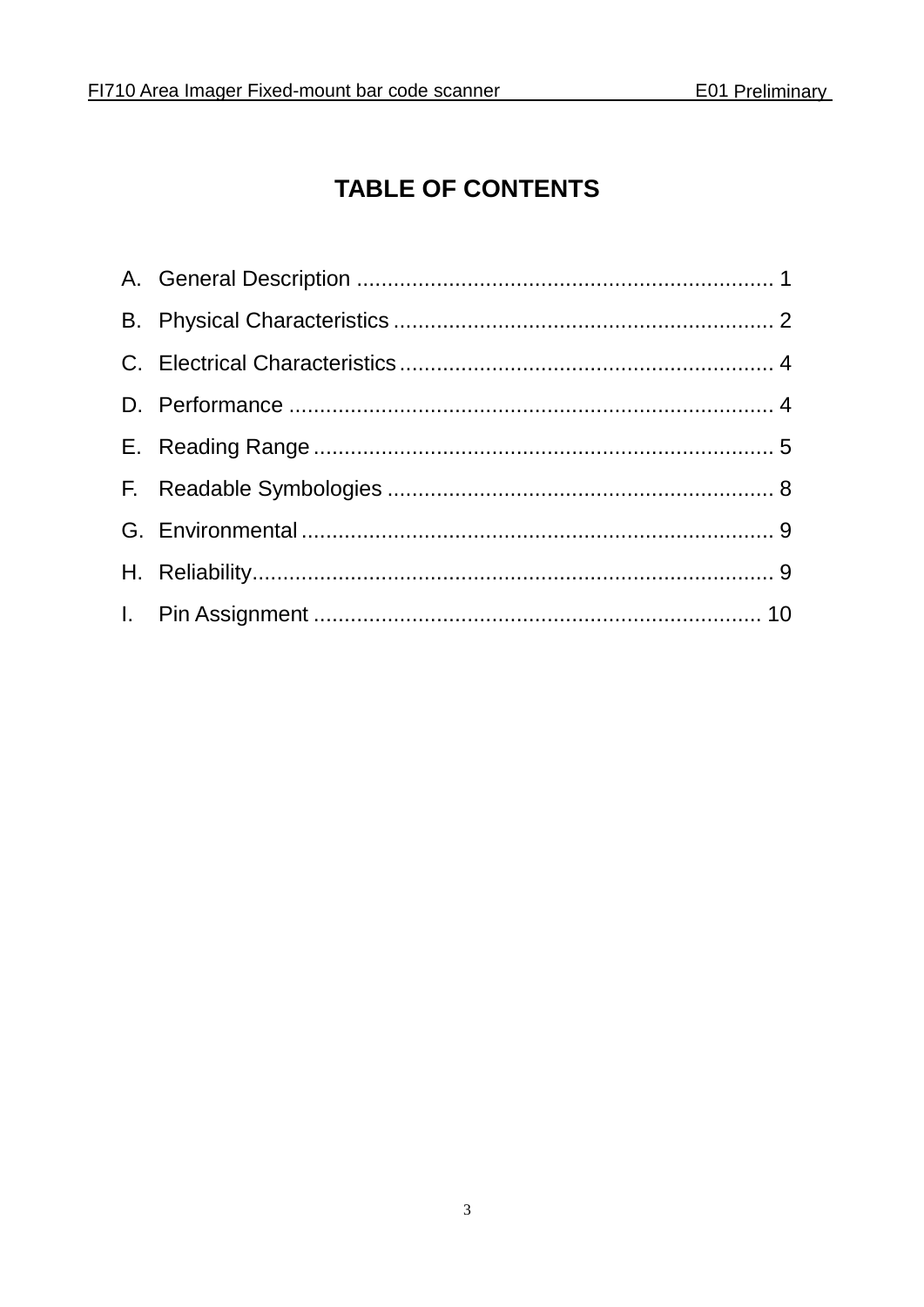#### <span id="page-3-0"></span>**A. General Description**

The FI710 is equipped with ultra-compact high performance 2D area imager bar code scanning engine, ideal for OEM applications in devices including POS, medical devices, kiosks, lottery terminals and access control devices, a stand option can be ordered to facilitate desktop hand-free reading options.

The FI710 supports with up to 500mm reading depth of 1D and 2D bar codes, scan rate is up to 120 scans per second in linear emulation and 60 images per second in 2D area mode. It combines decode speed with unmatched motion tolerance to deliver an easy to use scanner with aggressive performance and offers uncompromised performance on current linear barcodes' applications, it can emulate the operation as a linear imagers with scan rates up to 120 scans per second when decodes linear barcodes, which is more than three times faster than traditional 2D imagers.

Everything has been done to simplify the integration of the FI710, compact size, multiple mounting possibilities and multiple interfaces selection, such as standard RS232 & USB-HID and USB Virtual COM port.

The FI710 is built to match the most demanding scanning requirements, providing consistent scanning performance in total darkness to full sunshine and over a large temperature range.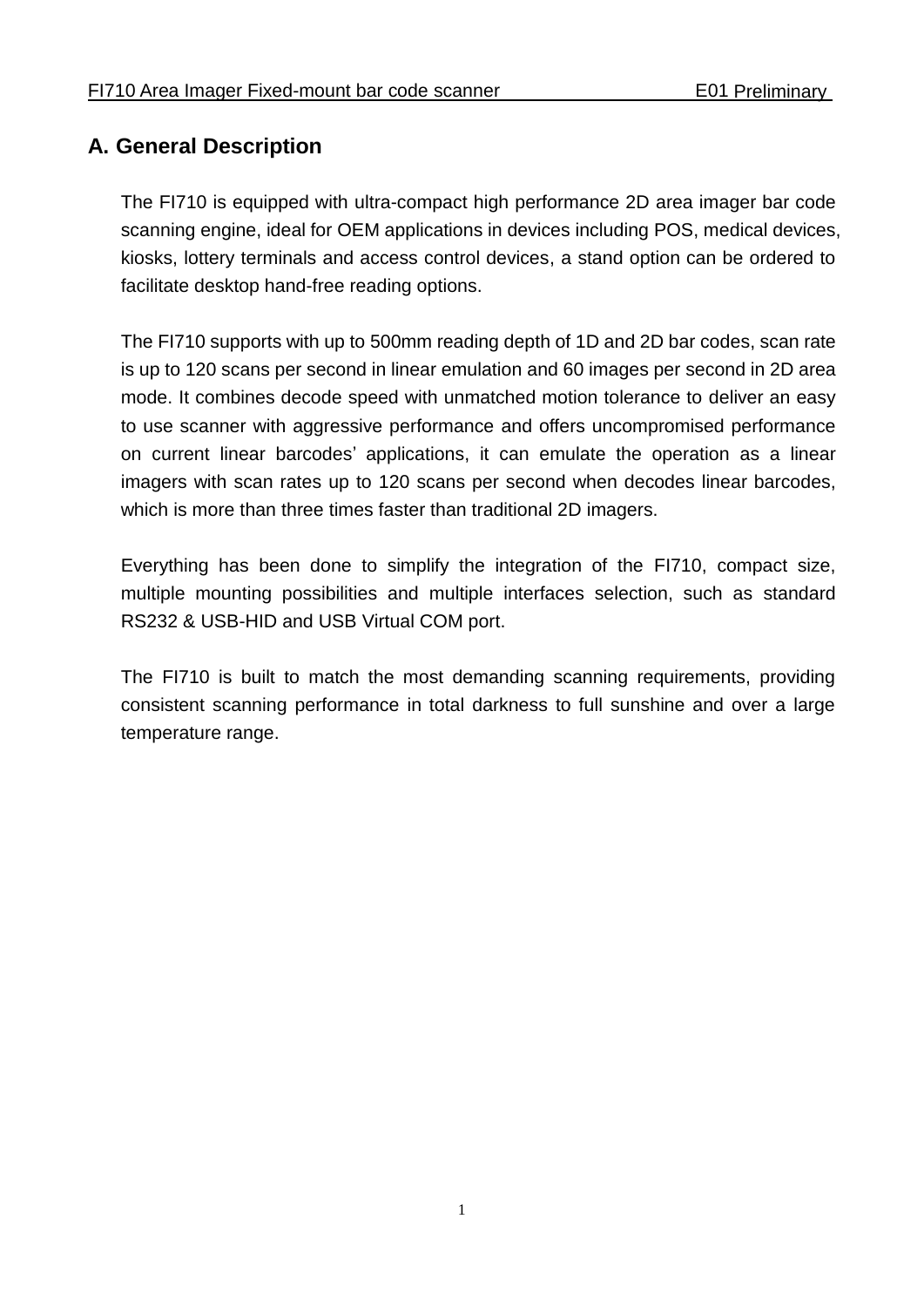## <span id="page-4-0"></span>**B. Physical Characteristics**

| Weight             |                                   |
|--------------------|-----------------------------------|
| Body weight        | Approx. 108 g                     |
| Cable weight (USB) | Approx. 40 g                      |
| <b>Material</b>    | ABS/PC+Metal                      |
| Cable Length       | 5FT. (150cm)                      |
| <b>Dimension</b>   | 59.2 mm W x 64.6 mm D x 30.0 mm H |

## **1) Cable drawing**

Unit : mm

#### **(1) RS232**



| P <sub>1</sub> | <b>Color</b> | P <sub>2</sub> | <b>Color</b> | P <sub>3</sub> | <b>Description</b> |
|----------------|--------------|----------------|--------------|----------------|--------------------|
| 9              | Red          | $\overline{2}$ | Red          |                | $VCC, +5V$         |
| 3              | Yellow       | 4              |              |                | <b>RXD</b>         |
| $\overline{2}$ | Orange       | 3              |              |                | <b>TXD</b>         |
| 5              | <b>Brown</b> |                | <b>Brown</b> | $\overline{2}$ | <b>GND</b>         |
| 8              | Green        | 9              |              |                | <b>RTS</b>         |
|                | <b>Blue</b>  | 10             |              |                | <b>CTS</b>         |
| steel casing   | wire-winding | 11             |              |                | <b>SHIELDING</b>   |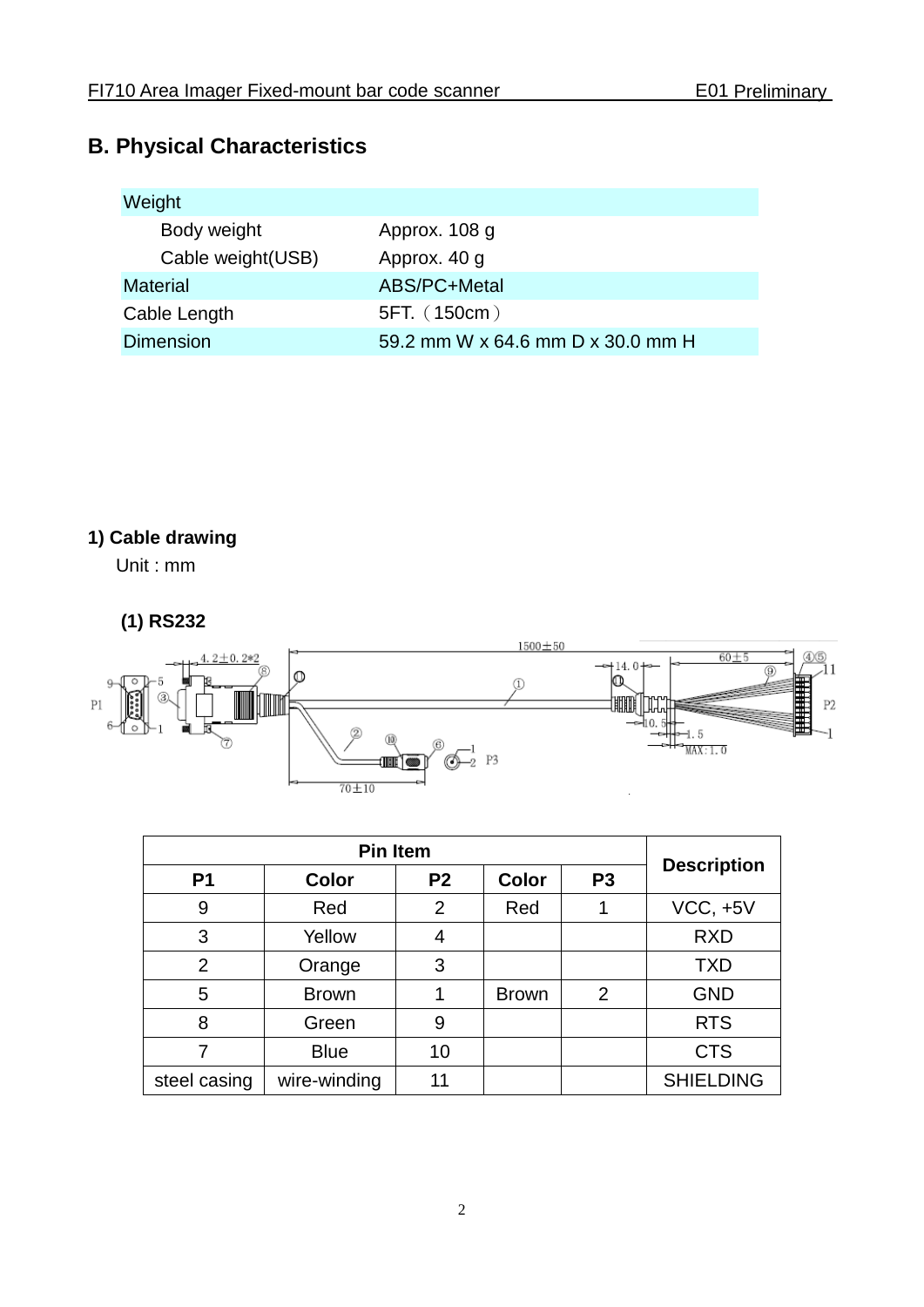#### **(2) USB(Virtual COM port)**



| P <sub>1</sub> | Color        | P <sub>2</sub> | <b>Description</b> |
|----------------|--------------|----------------|--------------------|
|                | Red          | 2,8            | <b>VCC</b>         |
|                | <b>Blue</b>  | 6              | D-                 |
| 3              | Green        | 5              | D+                 |
|                | <b>Brown</b> |                | <b>GND</b>         |
| steel casing   | wire-winding | 11             | <b>SHIELDING</b>   |

#### **2) Mechanical drawing**

Unit : mm

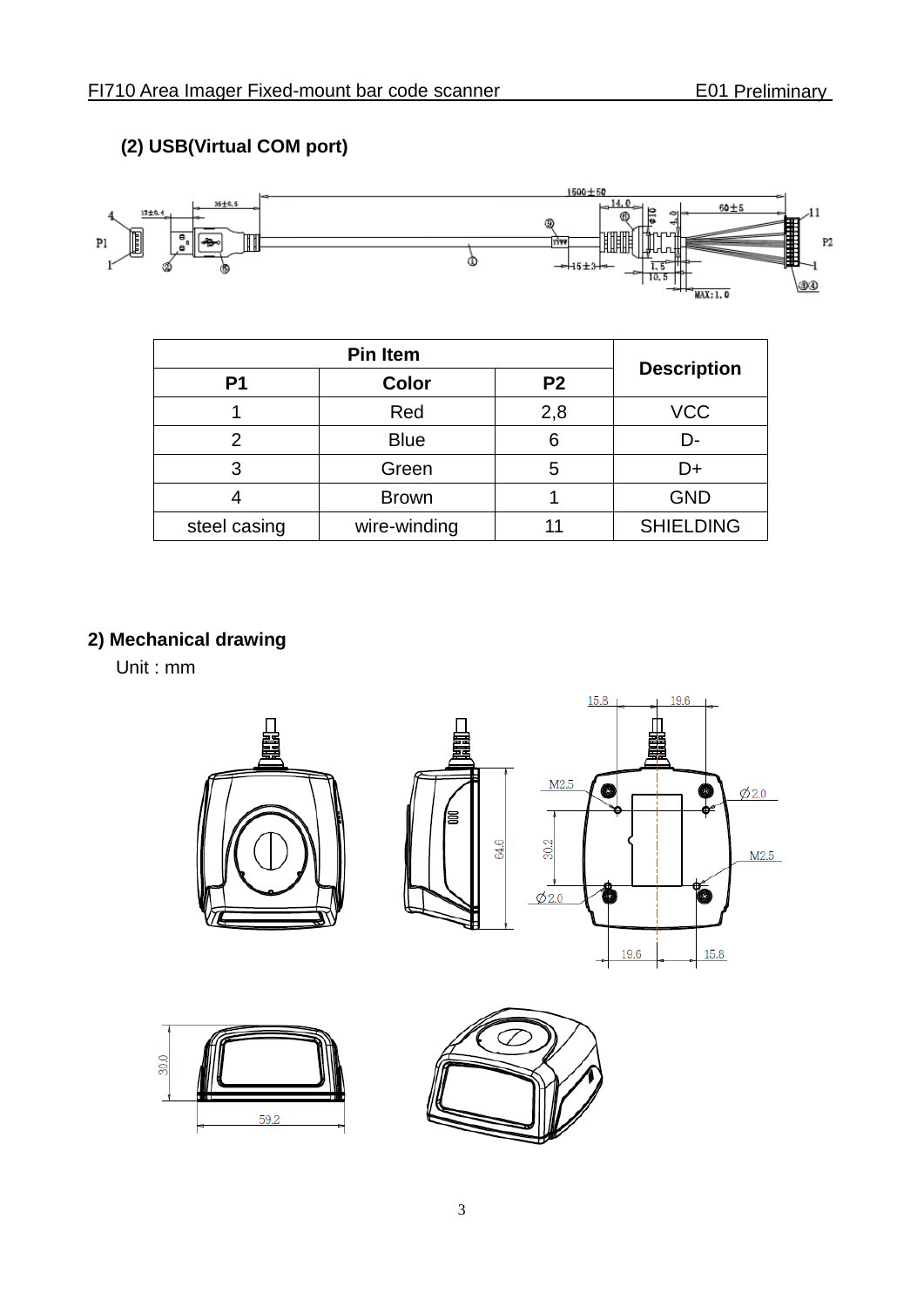#### <span id="page-6-0"></span>**C. Electrical Characteristics**

| Interface             | <b>RS232</b>      | <b>USB-HID</b><br>(or Virtual COM port) |
|-----------------------|-------------------|-----------------------------------------|
|                       | <b>DC</b> Adaptor | <b>USB Power</b>                        |
| <b>Supply Voltage</b> |                   | DC $+5V±5%$                             |
| <b>Current Draw</b>   |                   | ±10%                                    |
| Stand by (Typ.)       | 50 <sub>m</sub> A | 50 <sub>m</sub> A                       |
| Operation (Typ.)      | 280mA             | 280mA                                   |

## <span id="page-6-1"></span>**D. Performance**

| Light source | Visible red light 625nm LED                                  |
|--------------|--------------------------------------------------------------|
| Resolution   | 752 (H) x 480 (V) pixels                                     |
|              | Horizontal - 40°, Vertical - 25°                             |
| <b>Pitch</b> | $\pm 60^\circ$ (from front to back)                          |
| <b>Skew</b>  | $\pm 60^\circ$ (from plane parallel to symbol(side-to-side)) |
| Roll         | $360^\circ$                                                  |
| Interface    | RS-232, USB (Virtual COM)                                    |
| Indicators   | Good read beep (Green Light)                                 |

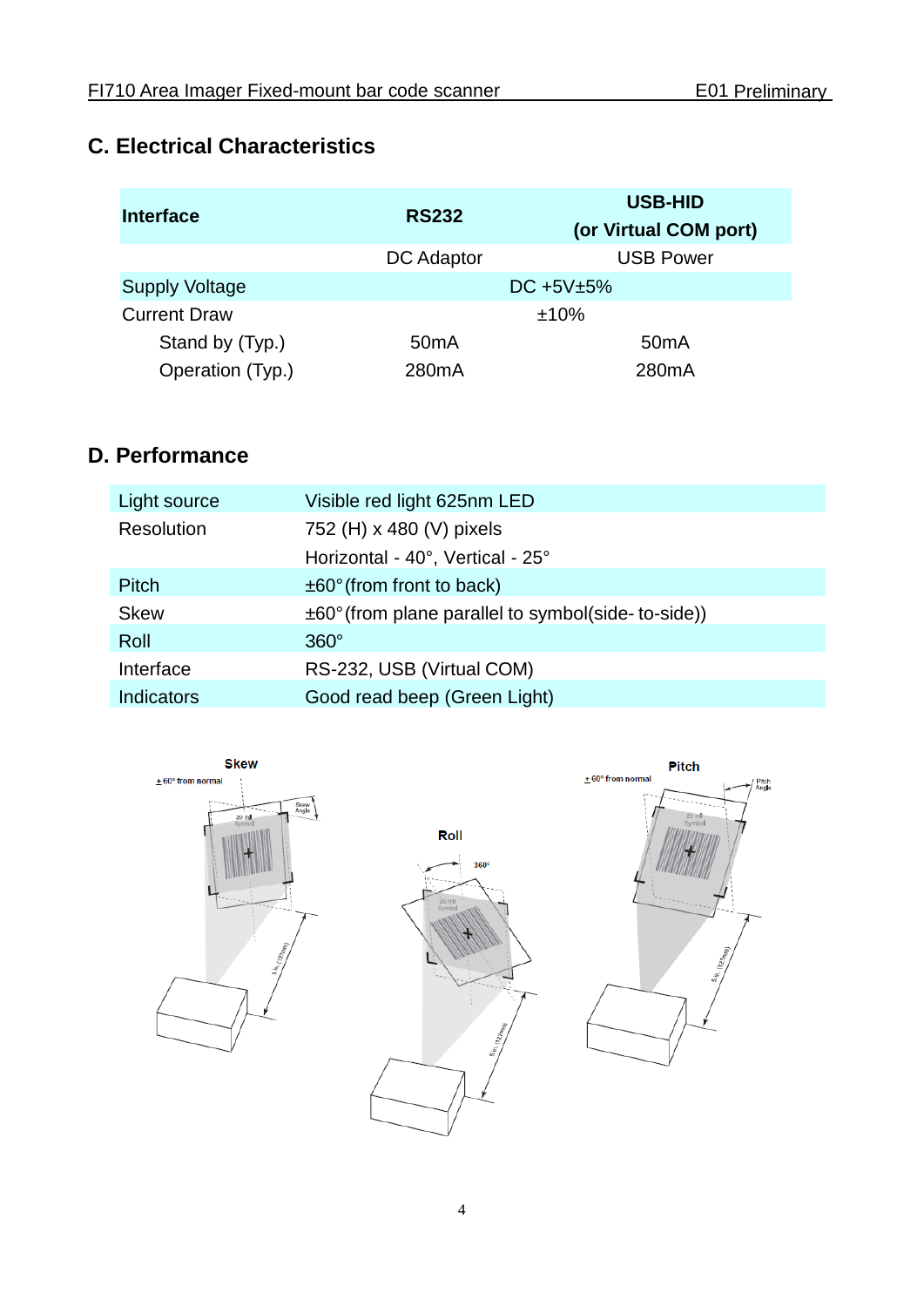#### <span id="page-7-0"></span>**E. Reading Range**

The following table summarizes the reading distance for the specified codes with both the wide area field and the high density field enabled and active for decoding.

| <b>Focus Range</b> | <b>Near</b>           | Far              |
|--------------------|-----------------------|------------------|
| 5.0 mil Code 39    | 1.9 in./4.7 cm        | 7.7 in./19.4 cm  |
| 20 mil Code 39     | Field of view limited | 24.0 in./60.9 cm |
| 6.67 mil PDF417    | 2.7 in./6.8 cm        | 7.0in./17.9 cm   |
| 15 mil PDF417      | Field of view limited | 13.2 in./33.5 cm |
| 10 mil Datamatrix  | Field of view limited | 8.3 in./21.0 cm  |
| 13 mil 100% UPC    | 2.8 in./7.2 cm        | 16.8 in./42.4 cm |

| <b>Code Type</b> | <b>Density</b> | <b>Bar Code</b>    | Range |        | <b>Typical</b> |        | <b>Guaranteed</b> |
|------------------|----------------|--------------------|-------|--------|----------------|--------|-------------------|
|                  |                | <b>Description</b> |       | Inch   | cm             | Inch   | cm                |
| Code 39          | 3 mil          | ST13025            | Near  | 2.5    | 6.5            | 2.9    | 7.4               |
|                  |                |                    | Far   | 4.9    | 12.5           | 4.3    | 10.9              |
|                  | 4 mil          | STI4026            | Near  | 1.9    | 4.9            | 2.3    | 5.7               |
|                  |                |                    | Far   | 7.2    | 18.3           | 6.9    | 17.5              |
|                  | 5 mil          | <b>ABCDEFGH</b>    | Near  | 1.5    | 3.8            | 1.9    | 4.7               |
|                  |                |                    | Far   | 8.2    | 20.8           | 7.7    | 19.4              |
|                  | 7.5 mil        | <b>ABCDEF</b>      | Near  |        |                | Note 1 |                   |
|                  |                |                    | Far   | 11.3   | 28.6           | 10.9   | 27.6              |
|                  | 10 mil         | ABCDE              | Near  | Note 1 |                |        |                   |
|                  |                |                    | Far   | 14.3   | 36.3           | 13.2   | 33.6              |
|                  | 20 mil         | 123                | Near  | Note 1 |                |        |                   |
|                  |                |                    | Far   | 25.8   | 65.6           | 24.0   | 60.9              |
| 60% UPC          | $7.8$ mil      | 12345678905        | Near  | 1.1    | 2.9            | 1.5    | 3.8               |
|                  |                |                    | Far   | 10.5   | 26.6           | 9.5    | 24.2              |
| 80% UPC          | 10.4 mil       | 12345678905        | Near  | 1.5    | 3.8            | 2.2    | 5.7               |
|                  |                |                    | Far   | 13.3   | 33.8           | 12.3   | 31.1              |
| 100% UPC         | $13$ mil       | 12345678905        | Near  | 1.9    | 4.9            | 2.8    | 7.2               |
|                  |                |                    | Far   | 17.5   | 44.4           | 16.8   | 42.6              |
|                  |                |                    |       |        |                |        |                   |

Note 1: Near distance is Field of View (FOV) limited.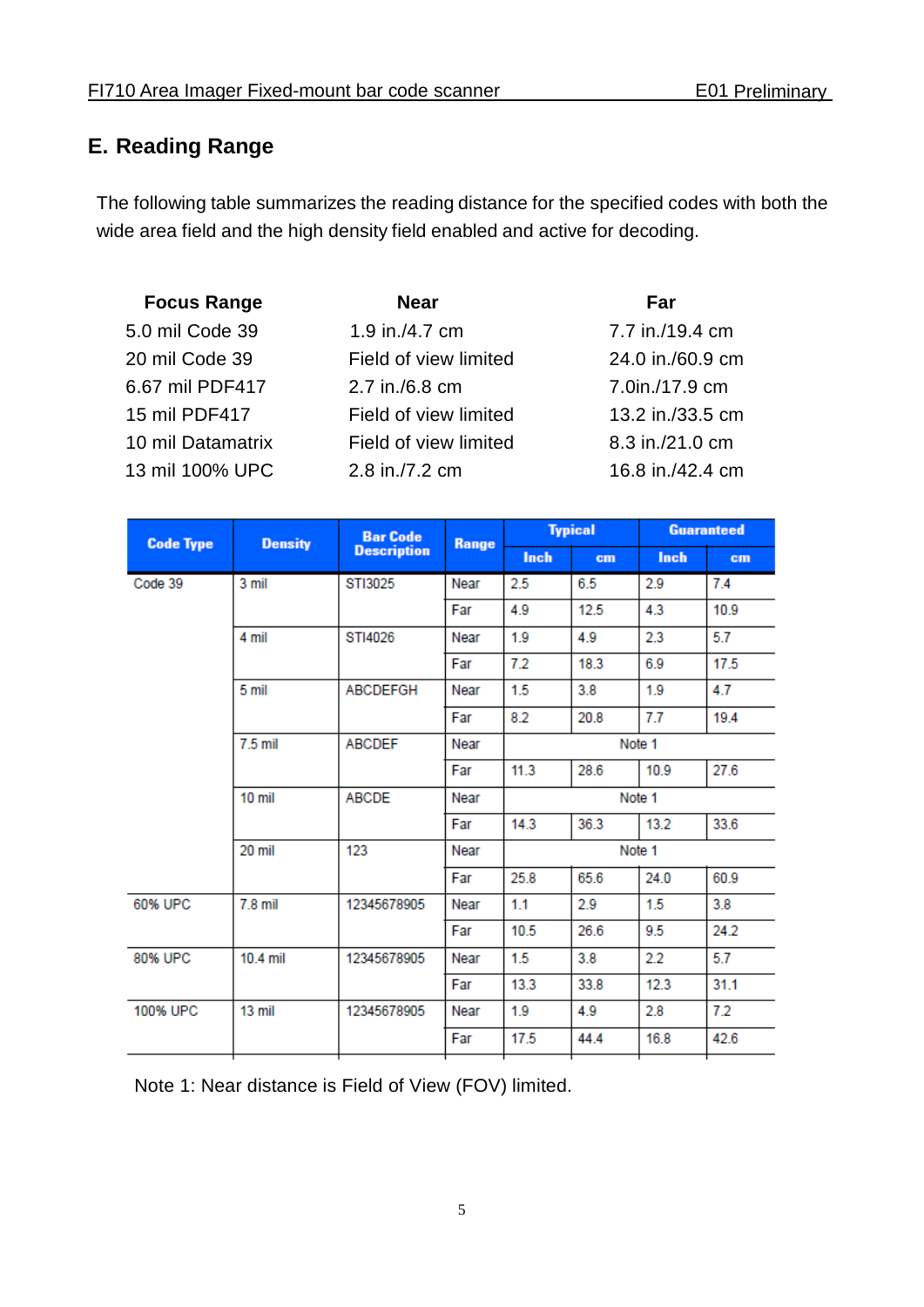| <b>Code Type</b> | <b>Density</b> | <b>Bar Code</b>         |       |             | <b>Typical</b> |        | <b>Guaranteed</b> |  |
|------------------|----------------|-------------------------|-------|-------------|----------------|--------|-------------------|--|
|                  |                | <b>Description</b>      | Range | <b>Inch</b> | cm             | Inch   | cm                |  |
| Code 128         | 5 mil          | <b>C128 MOT</b>         | Near  | 2.1         | 5.3            | 2.4    | 6.1               |  |
|                  |                |                         | Far   | 6.2         | 15.7           | 5.7    | 14.4              |  |
|                  | 20 mil         | <b>20MIL C128</b>       | Near  | Note 1      |                |        |                   |  |
|                  |                |                         | Far   | 23.3        | 59.1           | 21.2   | 54.0              |  |
| 12 of 5          | $10$ mil       | 1234567897              | Near  |             |                | Note 1 |                   |  |
|                  |                |                         | Far   | 14.3        | 36.4           | 13.7   | 34.9              |  |
| <b>PDF417</b>    | 5 mil          | x.005y.0150             | Near  | 3.1         | 7.8            | 3.5    | 8.9               |  |
|                  |                |                         | Far   | 5.5         | 13.9           | 5.0    | 12.8              |  |
|                  | 6.67 mil       | x.0066y.0200            | Near  | 2.2         | 5.5            | 2.7    | 6.8               |  |
|                  |                |                         | Far   | 7.5         | 19.1           | 7.0    | 17.9              |  |
|                  | 10 mil         | x.0100y.0300            | Near  | Note 1      |                |        |                   |  |
|                  |                |                         | Far   | 10.3        | 26.1           | 9.8    | 25.0              |  |
|                  | 15 mil         | x.0150y.0450            | Near  | Note 1      |                |        |                   |  |
|                  |                |                         | Far   | 14.4        | 36.6           | 13.2   | 33.5              |  |
| Datamatrix       | 5 mil          | 1234567890              | Near  | 3.4         | 8.6            | 3.7    | 9.5               |  |
|                  |                | (6 times)               | Far   | 4.3         | 10.9           | 3.5    | 8.8               |  |
|                  | $7.5$ mil      | 1234567890<br>(6 times) | Near  | 2.4         | 6.1            | 2.9    | 7.4               |  |
|                  |                |                         | Far   | 6.8         | 17.3           | 6.2    | 15.8              |  |
|                  | 10 mil         | 1234567890              | Near  |             | Note 1         |        |                   |  |
|                  |                | (6 times)               | Far   | 8.9         | 22.7           | 8.3    | 21.0              |  |
|                  | 15 mil         | 1234567890              | Near  |             |                | Note 1 |                   |  |
|                  |                | (6 times)               | Far   | 12.1        | 30.6           | 11.5   | 29.3              |  |
| QR Code          | 10 mil         | 1234567890              | Near  |             |                | Note 1 |                   |  |
|                  |                | (6 times)               | Far   | 7.4         | 18.8           | 6.9    | 17.7              |  |

Note 1: Near distance is Field of View (FOV) limited.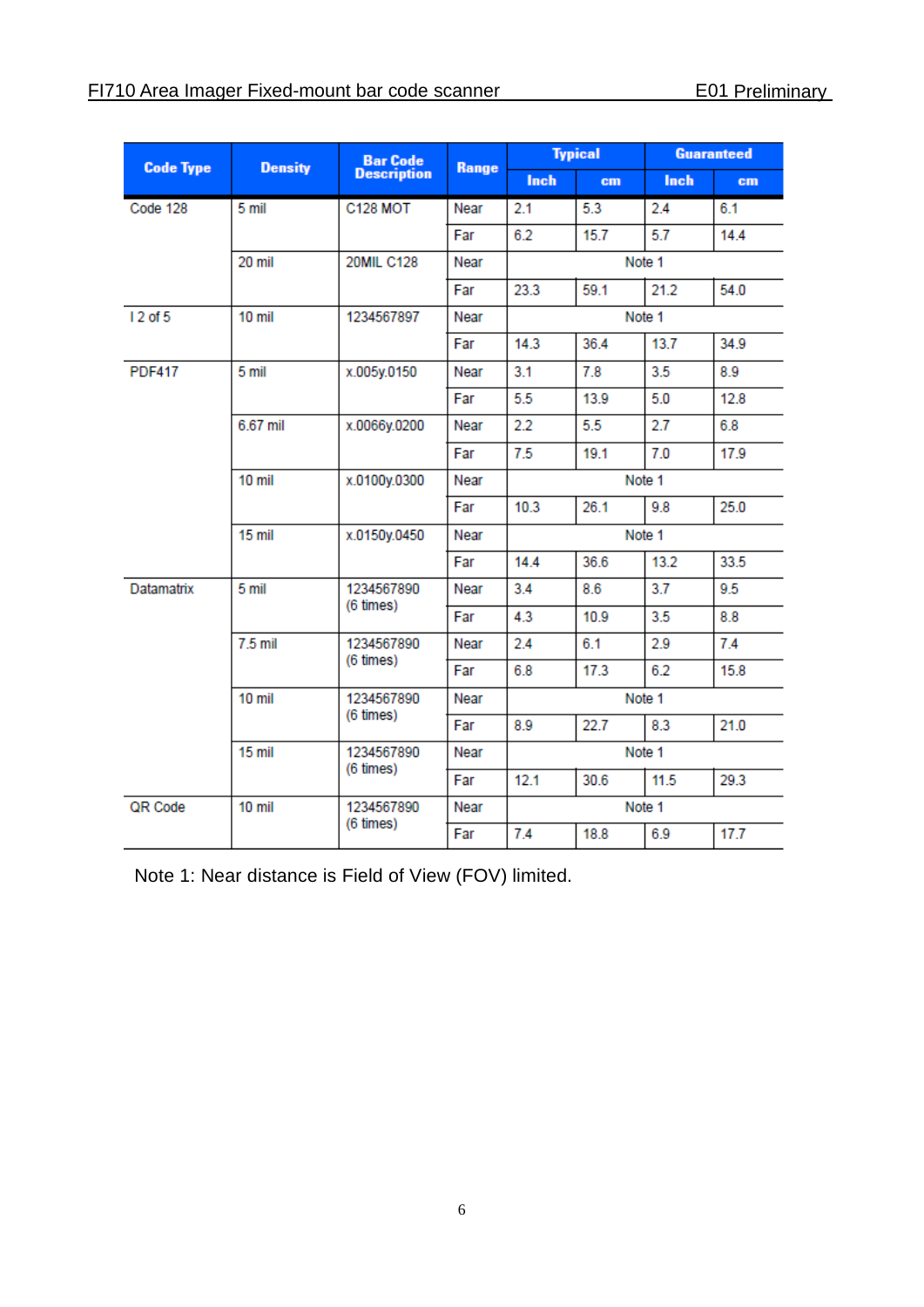| <b>Code Type</b> | <b>Density</b> |                    | <b>Bar Code</b> |        | <b>Typical</b> |        | <b>Guaranteed</b> |  |  |
|------------------|----------------|--------------------|-----------------|--------|----------------|--------|-------------------|--|--|
|                  |                | <b>Description</b> | <b>Range</b>    | Inch   | cm             | Inch   | cm                |  |  |
| Code 128         | 5 mil          | <b>C128 MOT</b>    | Near            | 2.1    | 5.3            | 2.4    | 6.1               |  |  |
|                  |                |                    | Far             | 6.2    | 15.7           | 5.7    | 14.4              |  |  |
|                  | 20 mil         | <b>20MIL C128</b>  | Near            |        | Note 1         |        |                   |  |  |
|                  |                |                    | Far             | 23.3   | 59.1           | 21.2   | 54.0              |  |  |
| 12 of 5          | $10$ mil       | 1234567897         | Near            |        |                | Note 1 |                   |  |  |
|                  |                |                    | Far             | 14.3   | 36.4           | 13.7   | 34.9              |  |  |
| <b>PDF417</b>    | 5 mil          | x.005y.0150        | Near            | 3.1    | 7.8            | 3.5    | 8.9               |  |  |
|                  |                |                    | Far             | 5.5    | 13.9           | 5.0    | 12.8              |  |  |
|                  | 6.67 mil       | x.0066y.0200       | Near            | 2.2    | 5.5            | 2.7    | 6.8               |  |  |
|                  |                |                    | Far             | 7.5    | 19.1           | 7.0    | 17.9              |  |  |
|                  | 10 mil         | x.0100y.0300       | Near            | Note 1 |                |        |                   |  |  |
|                  |                |                    | Far             | 10.3   | 26.1           | 9.8    | 25.0              |  |  |
|                  | 15 mil         | x.0150y.0450       | Near            | Note 1 |                |        |                   |  |  |
|                  |                |                    | Far             | 14.4   | 36.6           | 13.2   | 33.5              |  |  |
| Datamatrix       | 5 mil          | 1234567890         | Near            | 3.4    | 8.6            | 3.7    | 9.5               |  |  |
|                  |                | (6 times)          | Far             | 4.3    | 10.9           | 3.5    | 8.8               |  |  |
|                  | $7.5$ mil      | 1234567890         | Near            | 2.4    | 6.1            | 2.9    | 7.4               |  |  |
|                  | (6 times)      |                    | Far             | 6.8    | 17.3           | 6.2    | 15.8              |  |  |
|                  | 10 mil         | 1234567890         | Near            |        |                | Note 1 |                   |  |  |
|                  |                | (6 times)          | Far             | 8.9    | 22.7           | 8.3    | 21.0              |  |  |
|                  | 15 mil         | 1234567890         | Near            | Note 1 |                |        |                   |  |  |
|                  |                | (6 times)          | Far             | 12.1   | 30.6           | 11.5   | 29.3              |  |  |
| QR Code          | $10$ mil       | 1234567890         | Near            |        |                | Note 1 |                   |  |  |
|                  | (6 times)      |                    | Far             | 7.4    | 18.8           | 6.9    | 17.7              |  |  |

Note 1: Near distance is Field of View (FOV) limited.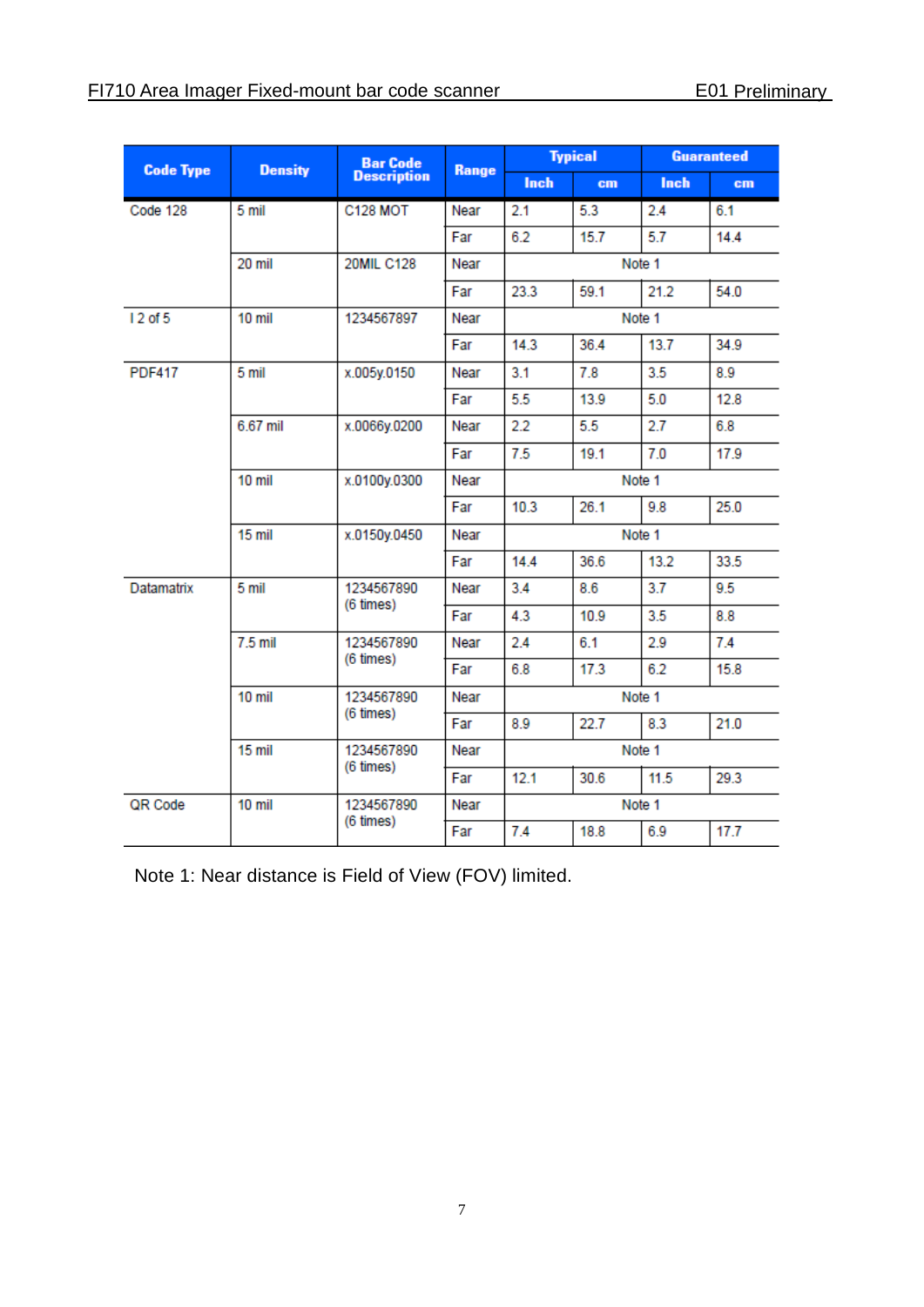# <span id="page-10-0"></span>**F. Readable Symbologies**

| <b>1D Symbologies</b> | <b>Readable</b> | <b>Default Enable</b> |
|-----------------------|-----------------|-----------------------|
| <b>EAN/UPC</b>        | $\vee$          | V                     |
| UCC/EAN128            | V               | V                     |
| <b>ISBN</b>           | $\vee$          |                       |
| <b>ISBT</b>           | $\vee$          |                       |
| Code 11               | $\vee$          |                       |
| Code 39               | V               | V                     |
| Code 93/93i           | $\vee$          |                       |
| Code 128              | V               | V                     |
| Interleaved           | $\vee$          |                       |
| <b>Matrix</b>         | V               | V                     |
| Instustrial           | $\vee$          |                       |
| Standard 2 of 5       | V               |                       |
| Codabar               | $\vee$          |                       |
| <b>MSI</b>            | V               |                       |
| Plessey               | $\vee$          |                       |
| Telepen               | $\vee$          |                       |
| Postal codes          | $\vee$          |                       |
| <b>GS1 DataBar</b>    | $\vee$          | V                     |

| 2D Symbologies           | <b>Readable</b> | <b>Default Enable</b> |
|--------------------------|-----------------|-----------------------|
| Data Matrix              | V               | V                     |
| Data Matrix Inverse      | V               |                       |
| <b>PDF 417</b>           | V               | V                     |
| Micro PDF 417            | V               |                       |
| Maxicode                 | V               |                       |
| QR code                  | V               | V                     |
| QR code Inverse          | V               |                       |
| Aztec ( & Inverse)       | V               | V                     |
| <b>EAN.UCC composite</b> | V               |                       |
| MicroQR code             |                 |                       |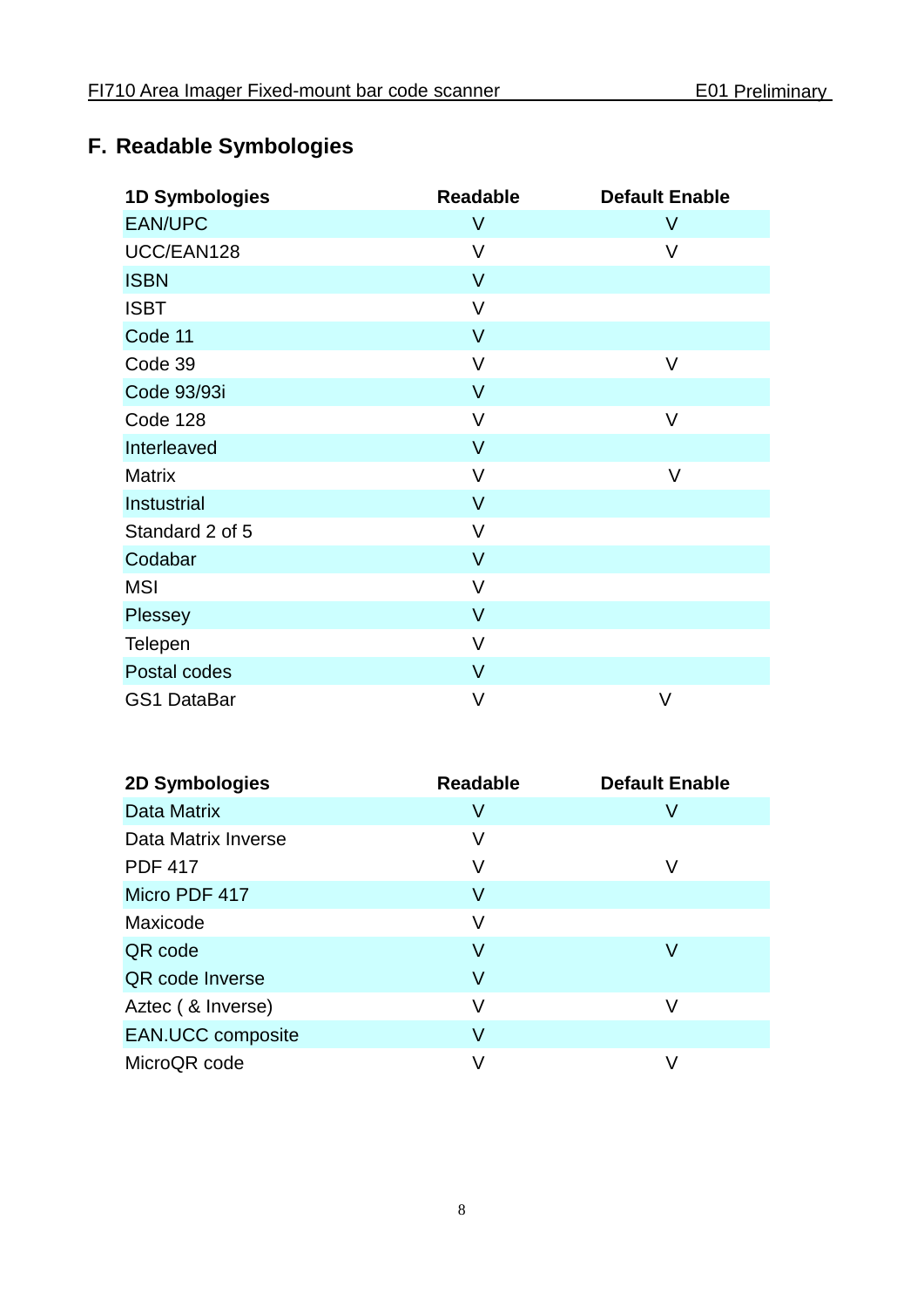#### <span id="page-11-0"></span>**G. Environmental**

| <b>Operating Temp.</b>   | $-10^{\circ}$ C to 50 $^{\circ}$ C                     |
|--------------------------|--------------------------------------------------------|
| Storage Temp.            | $-20^{\circ}$ C to 70 $^{\circ}$ C                     |
| <b>Relative Humidity</b> | 5% to 95% (Non-condensing)                             |
| Ambient light            | Works in any lighting conditions from 0 to 100,000 lux |

# <span id="page-11-1"></span>**H. Reliability**

| Life Time                 |                                                 |
|---------------------------|-------------------------------------------------|
| MTBF(Calculated)          | 50,000 hours                                    |
| Temp. Test                |                                                 |
| High Temp.                | 70°C; 48 H                                      |
| Low Temp.                 | $-20^{\circ}C$ ; 48H                            |
| <b>Cable Bending Test</b> | 25,000 times minimum (30 times/min @ 300g/90°)  |
| <b>Drop Test</b>          | 70.87 inches (180cm) drop on concrete 6 surface |